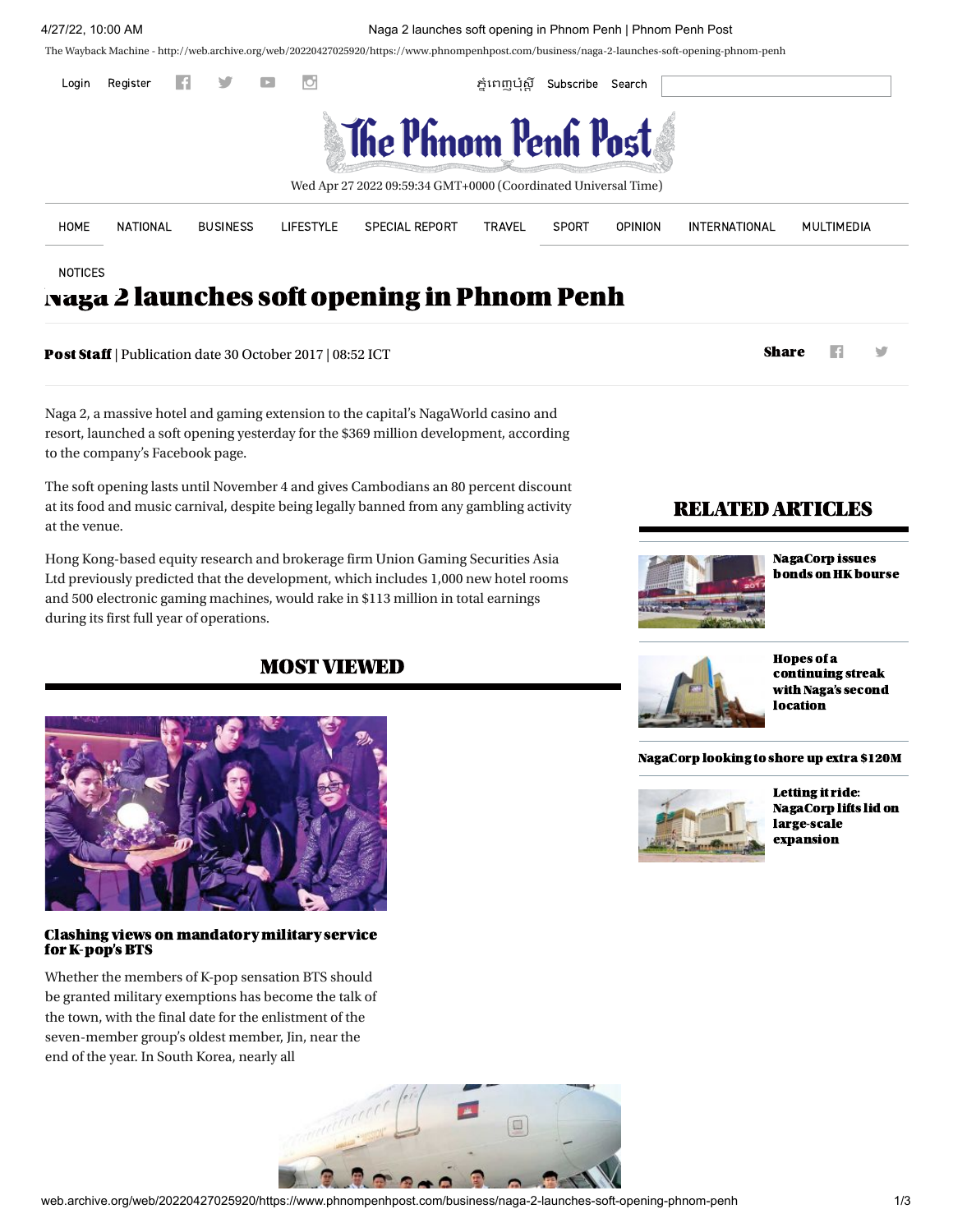

# Lanmei Training Center getting the Kingdom's aviation sector flying high

The Lanmei Training Center (LTC) in Phnom Penh is bringing the highest international levels of instruction to develop the next generation of Cambodian pilots to ensure the Kingdom's aviation industry really takes off. Demonstrating the centre's commitment to excellence, Cambodia's only professional



# FTB's \$112M new HQ breaks [ground](http://web.archive.org/web/20220427025920/https://www.phnompenhpost.com/business/ftbs-112m-new-hq-breaks-ground-phnom-penh) in Phnom Penh

The Kingdom's first local commercial bank, Foreign Trade Bank of Cambodia (FTB) – in collaboration with MSNH Investment Co Ltd – is embarking on a \$112 million headquarters near the Peace Palace in the capital's Prampi Makara district. The groundbreaking ceremony for the 28-storey FTB Tower was



## Study on Bassac River-Kep sea waterway link finished

Cambodia and China are looking into the logistics of creating a connection between the Bassac River and the sea in Kep province to provide a viable alternative for waterway passenger and freight traffic to enter the Kingdom without passing through Vietnam, according to the transport